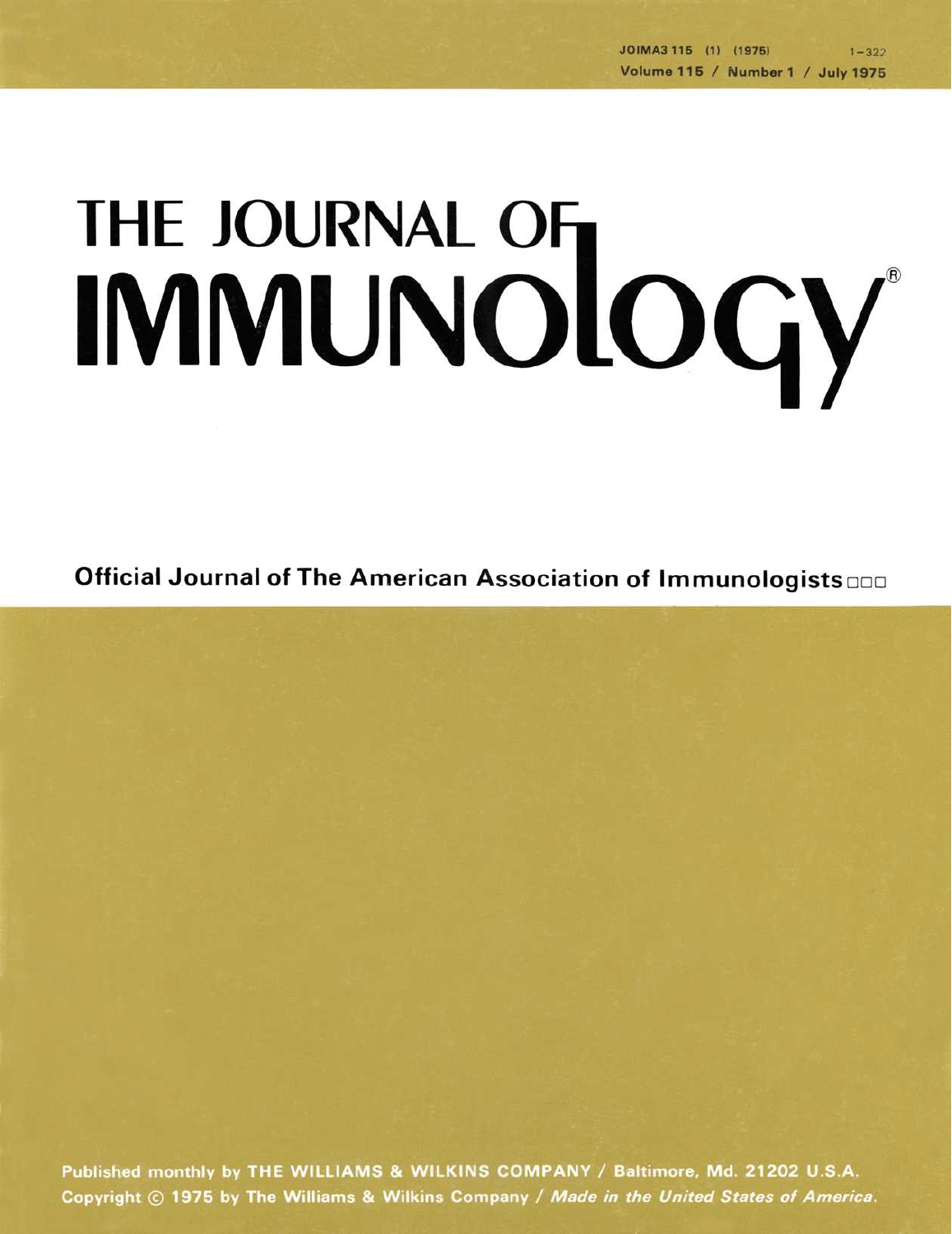## **Limulus Amebocyte**<br>Lysate **A Rapid Sensitive Test System for** Detecting the **Presence of Endotoxins at Concentrations** as Low as **l.Ong/ml le of**<br> **le of**<br> **le of**<br> **le of**<br> **le of**<br> **le of**<br> **le of**<br> **le of**<br> **le of**<br> **le of**<br> **le of**<br> **le of**<br> **le of**<br> **le of**<br> **le of**<br> **le of**<br> **le of**<br> **le of**<br> **le of**<br> **le of**<br> **le of**<br> **le of**<br> **le of**<br> **le of**<br> **le of**

demonstrated that Lysate of Amebocytes of the Horseshoe Crab *(Limulus polyphemus)* will clot in the presence of picogram quantities of endotoxin. It has also been shown that clotting will occur in the presence of pyrogenic substances which may be contaminants of parenteral fluids and clinical specimens.

Microbiological Associates now has available Limulus Amebocyte Lysate (LAL). Packaged in two convenient sizes, both containing positive and negative controls.

> 5 test package (designed to test 5 specimens, includes 5 sets of controls) 20 test package (designed to test 20 specimens, includes 1 set of controls)

*Write or call for complete product information.* 



4733 BETHESDA AVE., BETHESDA, MD. 20014 • TELEPHONE: (301) 654-3400 • TOLL FREE: (800) 638-0998